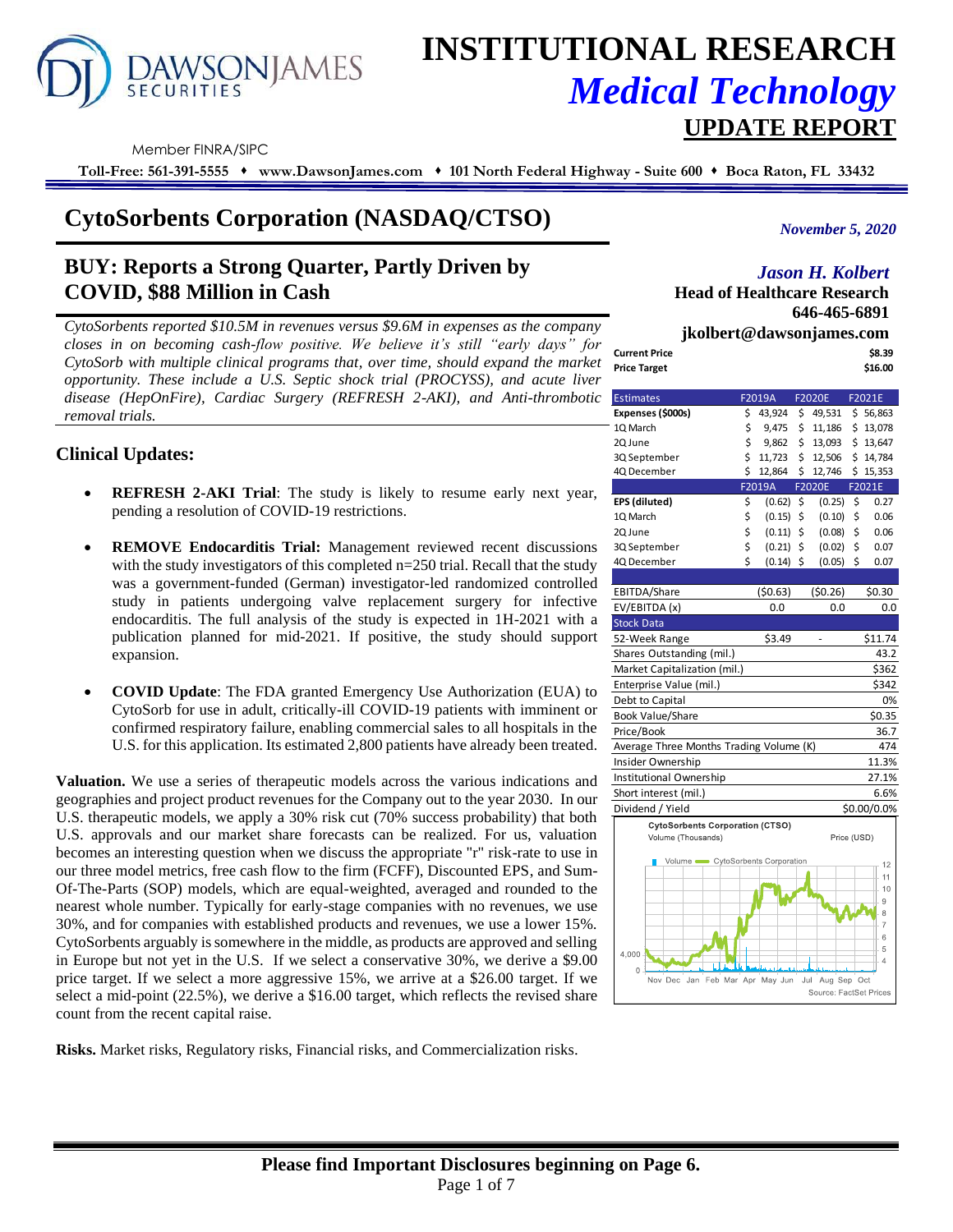

#### **Modeling Assumptions**

- 1. We assume continued steady growth for CytoSorb in the current key EU direct sales countries of Germany, Austria, and Switzerland.
- 2. We assume a selling price per cartridge of \$1,000 for direct sales and \$600 for distribution sales. We estimate that each patient will require an average of five units (CytoSorb cartridges) for sepsis treatment and three units for cardiac treatment.
- 3. We conservatively assume that CytoSorb can achieve a ten percent market share of the market in Germany, Austria, and Switzerland, and 3% of the market in the rest of the EU by 2030.
- 4. Our model includes CytoSorb revenues in the U.S. for cardiac surgery and sepsis beginning in 2022 upon commercialization. To these revenues, we apply a 70% probability of success (or 30% risk cut).

#### **Exhibit 1. CytoSorb sepsis EU direct sales (Germany, Austria, and Switzerland)**

| CytoSorb - Direct Sales (Germany, Austria, Switzerland)    | 2018E       | 2019E       | 2020E       | 2021E       | 2022E       | 2023E       | 2024E       | 2025E       | 2026E       | 2027E       | 2028E       | 2029E       | 2030E       |
|------------------------------------------------------------|-------------|-------------|-------------|-------------|-------------|-------------|-------------|-------------|-------------|-------------|-------------|-------------|-------------|
| <b>EU</b> population                                       | 506.327.109 | 507.441.029 | 508,557,399 | 509.676.225 | 510.797.513 | 511.921.267 | 513.047.494 | 514.176.199 | 515.307.386 | 516.441.062 | 517.577.233 | 518,715,903 | 519,857,078 |
| Germany population                                         | 81.202.563  | 81.632.936  | 82.065.591  | 82,500,539  | 82.937.791  | 83.377.362  | 83.819.262  | 84.263.504  | 84.710.100  | 85.159.064  | 85.610.407  | 86.064.142  | 86.520.282  |
| Austria population                                         | 8.446.189   | 8,448.723   | 8.451.257   | 8.453.793   | 8,456,329   | 8,458,866   | 8,461,404   | 8.463.942   | 8.466.481   | 8,469,021   | 8.471.562   | 8.474.103   | 8,476,646   |
| Switzerland population                                     | 8.098.152   | 8.115.158   | 8.132.200   | 8.149.277   | 8.166.391   | 8.183.540   | 8.200.726   | 8.217.947   | 8.235.205   | 8.252.499   | 8.269.829   | 8.287.196   | 8.304.599   |
| Critical care population (Sepsis included)                 | 498,509     | 500.804     | 503.110     | 505.428     | 507,759     | 510,101     | 512.455     | 514.822     | 517.200     | 519,591     | 521.994     | 524,410     | 526,838     |
| Percent of patients with access to hospitals with Cytosorb | 50%         | 50%         | 50%         | 50%         | 50%         | 50%         | 50%         | 50%         | 50%         | 50%         | 50%         | 50%         | 50%         |
| <b>Total patients</b>                                      | 249.254.60  | 250,401.88  | 251.555.07  | 252.714.20  | 253.879.30  | 255.050.41  | 256,227.55  | 257,410.75  | 258,600,06  | 259.795.49  | 260.997.08  | 262.204.88  | 263,418.89  |
| Market penetration                                         | 1.2%        | 1.7%        | 1.8%        | 2.0%        | 3.0%        | 4.0%        | 5.0%        | 5.5%        | 6.0%        | 6.5%        | 7.0%        | 7.5%        | 8.0%        |
| Total addressable patients                                 | 2.991       | 4.257       | 4.528       | 5.054       | 7.616       | 10.202      | 12.811      | 14.158      | 15,516      | 16.887      | 18.270      | 19.665      | 21.074      |
| Estimated units per patient                                |             |             |             |             |             |             |             |             |             | - 1         |             |             |             |
| Total filter needed                                        | 14.955      | 21.284      | 22.640      | 25.271      | 38,082      | 51,010      | 64.057      | 70.788      | 77,580      | 84.434      | 91.349      | 98.327      | 105,368     |
| Cost of therapy                                            | 1.030       | 1.041 S     | 1.051       | 1.062 S     | 1.072 S     | $1.083$ S   | 1.094 S     | 1.105 S     | $1.116$ S   | $1,127$ \$  | 1.138 S     | 1.149 S     | 1.161       |
| Change in price                                            | 1%          | 1%          | 1%          | 1%          | 1%          |             |             | 1%          | 1%          | 1%          | 1%          | 1%          | 1%          |
| Revenue ('000)                                             | 15,408      | 22.148 \$   | 23.795      | 26.826 S    | 40.829      | 55,237      | 70.058      | 78.194 S    | 86.554      | 95.142 \$   | 103.964 S   | 113.024 \$  | 122,328     |
| Risk factor                                                |             |             |             |             |             |             |             |             |             |             |             |             |             |
|                                                            |             |             |             |             |             |             |             |             |             |             |             |             |             |

7otalrevenue ('000) \$ 15,408 \$ 22,148 \$ 23,795 \$ 26,826 \$ 40,829 \$ 55,237 \$ 70,058 \$ 78,194 \$ 86,554 \$ 95,142 \$ 103,964 \$ 113,024 \$ 122,328

*Source: Dawson James estimates, company reports*

#### **Exhibit 2. CytoSorb sepsis EU sales by distributorship (excluding Germany, Austria, and Switzerland)**

| CytoSorb - Direct Sales (Germany, Austria, Switzerland)    | 2018E         | 2019E       | 2020E       | 2021E       | 2022E       | 2023E       | 2024E       | 2025E       | 2026E       | 2027E       | 2028E       | 2029E       | 2030E       |
|------------------------------------------------------------|---------------|-------------|-------------|-------------|-------------|-------------|-------------|-------------|-------------|-------------|-------------|-------------|-------------|
| EU population                                              | 506.327.109   | 507.441.029 | 508.557.399 | 509.676.225 | 510.797.513 | 511.921.267 | 513.047.494 | 514.176.199 | 515.307.386 | 516.441.062 | 517.577.233 | 518,715,903 | 519,857,078 |
| Germany population                                         | 81.202.563    | 81.632.936  | 82.065.591  | 82,500,539  | 82.937.791  | 83.377.362  | 83.819.262  | 84.263.504  | 84.710.100  | 85.159.064  | 85.610.407  | 86.064.142  | 86.520.282  |
| Austria population                                         | 8.446.189     | 8,448.723   | 8.451.257   | 8.453.793   | 8.456.329   | 8.458.866   | 8.461.404   | 8.463.942   | 8.466.481   | 8.469.021   | 8.471.562   | 8.474.103   | 8.476.646   |
| <b>Switzerland population</b>                              | 8,098,152     | 8,115,158   | 8,132,200   | 8,149,277   | 8,166,391   | 8,183,540   | 8,200,726   | 8.217.947   | 8,235,205   | 8,252,499   | 8,269,829   | 8,287,196   | 8,304,599   |
| Critical care population (Sepsis included)                 | 498,509       | 500.804     | 503.110     | 505.428     | 507.759     | 510.101     | 512.455     | 514.822     | 517.200     | 519.591     | 521.994     | 524,410     | 526.838     |
| Percent of patients with access to hospitals with Cytosorb | 50%           | 50%         | 50%         | 50%         | 50%         | 50%         | 50%         | 50%         | 50%         | 50%         | 50%         | 50%         | 50%         |
| <b>Total patients</b>                                      | 249.254.60    | 250.401.88  | 251.555.07  | 252.714.20  | 253.879.30  | 255.050.41  | 256.227.55  | 257,410.75  | 258,600,06  | 259.795.49  | 260.997.08  | 262.204.88  | 263,418.89  |
| Market penetration                                         | 1.2%          | 1.7%        | 1.8%        | 2.0%        | 3.0%        | 4.0%        | 5.0%        | 5.5%        | 6.0%        | 6.5%        | 7.0%        | 7.5%        | 8.0%        |
| Total addressable patients                                 | 2.991         | 4.257       | 4.528       | 5.054       | 7.616       | 10.202      | 12.811      | 14.158      | 15.516      | 16.887      | 18.270      | 19.665      | 21.074      |
| Estimated units per patient                                |               |             |             |             | e l         |             |             |             |             | - 1         |             |             |             |
| Total filter needed                                        | 14.955        | 21.284      | 22.640      | 25.271      | 38.082      | 51.010      | 64.057      | 70.788      | 77,580      | 84.434      | 91.349      | 98.327      | 105,368     |
| Cost of therapy                                            | 0.030         | 1.041 S     | 1.051       | 1.062 S     | $1,072$ \$  | 1.083 S     | $1.094$ S   | 1.105 S     | $1.116$ S   | $1,127$ \$  | 1.138 S     | 1.149 S     | 1.161       |
| Change in price                                            | 1%            | 1%          | 1%          |             | 1%          | 1%          |             | 1%          | 1%          | 1%          | 1%          |             | 1%          |
| Revenue ('000)                                             | 15,408        | 22.148 \$   | 23.795      | 26.826 S    | 40.829      | 55.237 \$   | 70.058 \$   | 78.194 S    | 86.554 \$   | 95.142 \$   | 103.964 S   | 113,024 \$  | 122,328     |
| Risk factor                                                |               |             |             |             |             |             |             |             |             |             |             |             |             |
| Total revenue ('000)                                       | 15,408<br>- 5 | 22.148 \$   | 23,795      | 26.826 S    | 40.829      | 55.237 \$   | 70.058 \$   | 78.194 S    | 86.554 \$   | 95.142 \$   | 103.964 S   | 113.024 \$  | 122.328     |

*Source: Dawson James estimates, company reports*

#### **Exhibit 3. CytoSorb U.S. sales for cardiac surgery**

| Exhibit 3. CytoSorb U.S. sales for cardiac surgery |  |             |             |             |                       |             |               |             |             |             |             |             |             |             |
|----------------------------------------------------|--|-------------|-------------|-------------|-----------------------|-------------|---------------|-------------|-------------|-------------|-------------|-------------|-------------|-------------|
| <b>CytoSorb Cardiac Surgery US</b>                 |  | 2018E       | 2019E       | 2020E       | 2021E                 | 2022E       | 2023E         | 2024E       | 2025E       | 2026E       | 2027E       | 2028E       | 2029E       | 2030E       |
| <b>US population</b>                               |  | 327.296.502 | 329.587.577 | 331.894.690 | 334.217.953           | 336.557.479 | 338.913.381   | 341.285.775 | 343.674.775 | 346,080,499 | 348.503.062 | 350.942.583 | 353,399,182 | 355,872,976 |
| Cardiac surgery                                    |  | 009,027     | 1,012,054   | 1,015,090   | 1.018.136             | 1.021.190   | 1.024.254     | 1,027,326   | 1,030,408   | 1.033.499   | 1,036,600   | 1,039,710   | 1.042.829   | 1.045.957   |
| Market penetration                                 |  |             |             |             | 0.0%                  | 0.0%        | 0.3%          | 0.4%        | 0.5%        | 1.2%        | 1.2%        | 1.2%        | 1.2%        | 1.2%        |
| Total addressable patients                         |  |             |             |             |                       |             | 3,073         | 4.109       | 5.152       | 12,402      | 12.439      | 12.477      | 12.514      | 12.551      |
| Estimated units per patient                        |  |             |             |             | $\sim$ $\blacksquare$ | $3^{\circ}$ | $\sim$ $\sim$ | $\sim$      | . .         | $\sim$ 1    | $\sim$      | $\sim$      | $\sim$      |             |
| Total filter needed                                |  |             |             |             |                       |             | 9,218         | 12,328      | 15,456      | 37,206      | 37,318      | 37,430      | 37.542      | 37.654      |
| Cost of therapy                                    |  |             |             |             | 2.500 S               | 2.513       | 2.525         | 2.538 S     | 2.550 S     | 2.563S      | 2.576S      | 2.589 S     | 2.602 S     | 2.615       |
| Change in price                                    |  |             |             |             | 1%                    | 1%          | 1%            |             | 1%          | 1%          | 1%          | 1%          | 1%          | 1%          |
| Revenue ('000)                                     |  |             |             |             |                       |             | 23.277 \$     | 31.284 S    | 39.419 S    | 95.364 \$   | 96.128 \$   | 96.899 \$   | 97.675 \$   | 98,458      |
| Risk factor                                        |  |             |             |             | 30%                   | 30%         | 30%           | 30%         | 30%         | 30%         | 30%         | 30%         | 30%         | 30%         |
| Total revenue ('000)                               |  |             |             |             |                       |             | 16.294 \$     | 21.899 \$   | 27,593 \$   | 66,755      | 67.290 \$   | 67.829 S    | 68,373 \$   | 68,921      |

*Source: Dawson James estimates, company reports*

#### **Exhibit 4. CytoSorb EU sales for cardiac surgery**

| <b>Exhibit 4. CytoSorb EU sales for cardiac surgery</b> |          |            |              |           |           |           |           |          |           |           |           |                |           |
|---------------------------------------------------------|----------|------------|--------------|-----------|-----------|-----------|-----------|----------|-----------|-----------|-----------|----------------|-----------|
| <b>CytoSorb Cardiac Surgery EU</b>                      | 2018E    | 2019E      | 2020E        | 2021E     | 2022E     | 2023E     | 2024E     | 2025E    | 2026E     | 2027E     | 2028E     | 2029E          | 2030E     |
| Cardiac surgery                                         | .509.018 | 1,512,036  | 1,515,060    | 1.518.090 | 1.521.126 | 1.524.169 | 1.527.217 | .530.271 | 1,533,332 | 1,536,399 | 1,539,471 | 1.542.550      | 1.545.635 |
| Market penetration                                      | 0.09%    | 0.1%       | 0.2%         | 0.3%      | 0.4%      | 0.5%      | 0.6%      | 0.7%     | 0.7%      | 0.7%      | 0.7%      | 0.7%           | 0.7%      |
| Total addressable patients                              | 1.358    | 1.512      | 2.273        | 4.554     | 6.085     | 7.621     | 9.163     | 10.712   | 10.733    | 10.755    | 10.776    | 10.798         | 10,819    |
| Estimated units per patient                             | . .      |            |              |           | $\sim$    |           | $\sim$    |          |           | $\sim$    |           | $\sim$         |           |
| Total filter needed                                     | 4.074    | 4.536      | 6.818        | 13.663    | 18.254    | 22.863    | 27,490    | 32.136   | 32.200    | 32.264    | 32.329    | 32.394         | 32.458    |
| Cost of therapy                                         | 500 S    | 500 \$     | 500 S        | 503       | 505 \$    | 508       | 510 S     | 513 S    | 515 S     | 518 S     | 520       | 523 \$         | 526       |
| Change in price                                         | 0%       | 0%         | 1%           | 1%        | 1%        | 1%        |           | 1%       | 1%        | 1%        | 1%        | 1%             | 1%        |
| Revenue ('000)                                          | 2.037    | 2.268      | 3.409<br>- 5 | 6,866     | 9.218     | 11.604    | 14.022 \$ | 16.474 S | 16,589    | 16.705 \$ | 16.822 S  | 16,940<br>- \$ | 17,059    |
| Risk factor                                             |          |            |              |           |           |           |           |          |           |           |           |                |           |
| Total revenue ('000)                                    | 2.037    | $2.268$ \$ | 3.409        | 6.866 S   | 9.218     | 11,604 \$ | 14.022 \$ | 16.474 S | 16,589 \$ | 16,705 \$ | 16.822 S  | 16,940 \$      | 17,059    |

*Source: Dawson James estimates, company reports*

#### **Exhibit 5. CytoSorb U.S. sales for sepsis**

| <b>Exhibit 5. CytoSorb U.S. sales for sepsis</b> |  |             |             |             |             |             |             |             |             |             |             |             |             |             |
|--------------------------------------------------|--|-------------|-------------|-------------|-------------|-------------|-------------|-------------|-------------|-------------|-------------|-------------|-------------|-------------|
| <b>CytoSorb Sepsis US</b>                        |  | 2018E       | 2019E       | 2020E       | 2021E       | 2022E       | 2023E       | 2024E       | 2025E       | 2026E       | 2027E       | 2028E       | 2029E       | 2030E       |
| <b>US population</b>                             |  | 327.296.502 | 329,587,577 | 331.894.690 | 334.217.953 | 336,557,479 | 338.913.381 | 341.285.775 | 343.674.775 | 346,080,499 | 348.503.062 | 350.942.583 | 353.399.182 | 355,872,976 |
| Severe sepsis patients                           |  | 981,890     | 988,763     | 995,684     | 1,002,654   | 1.009.672   | 1,016,740   | 1,023,857   | 1.031.024   | 1,038,241   | 1,045,509   | 1,052,828   | 1,060,198   | 1.067.619   |
| Market penetration                               |  |             |             |             | 0.1%        | 0.2%        | 0.5%        | 1.0%        | 2.0%        | 2.1%        | 2.3%        | 2.5%        | 2.7%        | 3.0%        |
| Total addressable patients                       |  |             |             |             | 1.003       | 2.019       | 5,084       | 10,239      | 20,620      | 21,803      | 24,047      | 26,321      | 28,625      | 32,029      |
| Estimated units per patient                      |  |             |             |             |             |             |             |             |             |             |             |             |             |             |
| Total filter needed                              |  |             |             |             | 5.013       | 10.097      | 25.419      | 51.193      | 103.102     | 109,015     | 120.234     | 131.603     | 143.127     | 160.143     |
| Cost of therapy                                  |  |             |             |             | 2.500 S     | 2.525       | 2.550 S     | 2.576 S     | 2.602 S     | 2.628 S     | 2.654 S     | 2.680 S     | 2.707 \$    | 2.734       |
| Change in price                                  |  |             |             |             |             | 1%          | 1%          |             | 1%          | 1%          | 1%          | 1%          |             | 1%          |
| Revenue ('000)                                   |  |             |             |             | 12.533 S    | $25.494$ S  | 64.824 \$   | 131,860 S   | 268.222 S   | 286.441 S   | 319.076 S   | 352.742 S   | 387.464 S   | 437.865     |
| Risk factor                                      |  |             |             |             | 30%         | 30%         | 30%         | 30%         | 30%         | 30%         | 30%         | 30%         | 30%         | 30%         |
| Total revenue ('000)                             |  |             |             |             | 8.773 S     | 17,846      | 45.376 \$   | 92.302      | 187,755 \$  | 200.508 \$  | 223.353     | 246.919 S   | 271.225 \$  | 306.505     |

*Source: Dawson James estimates, company reports*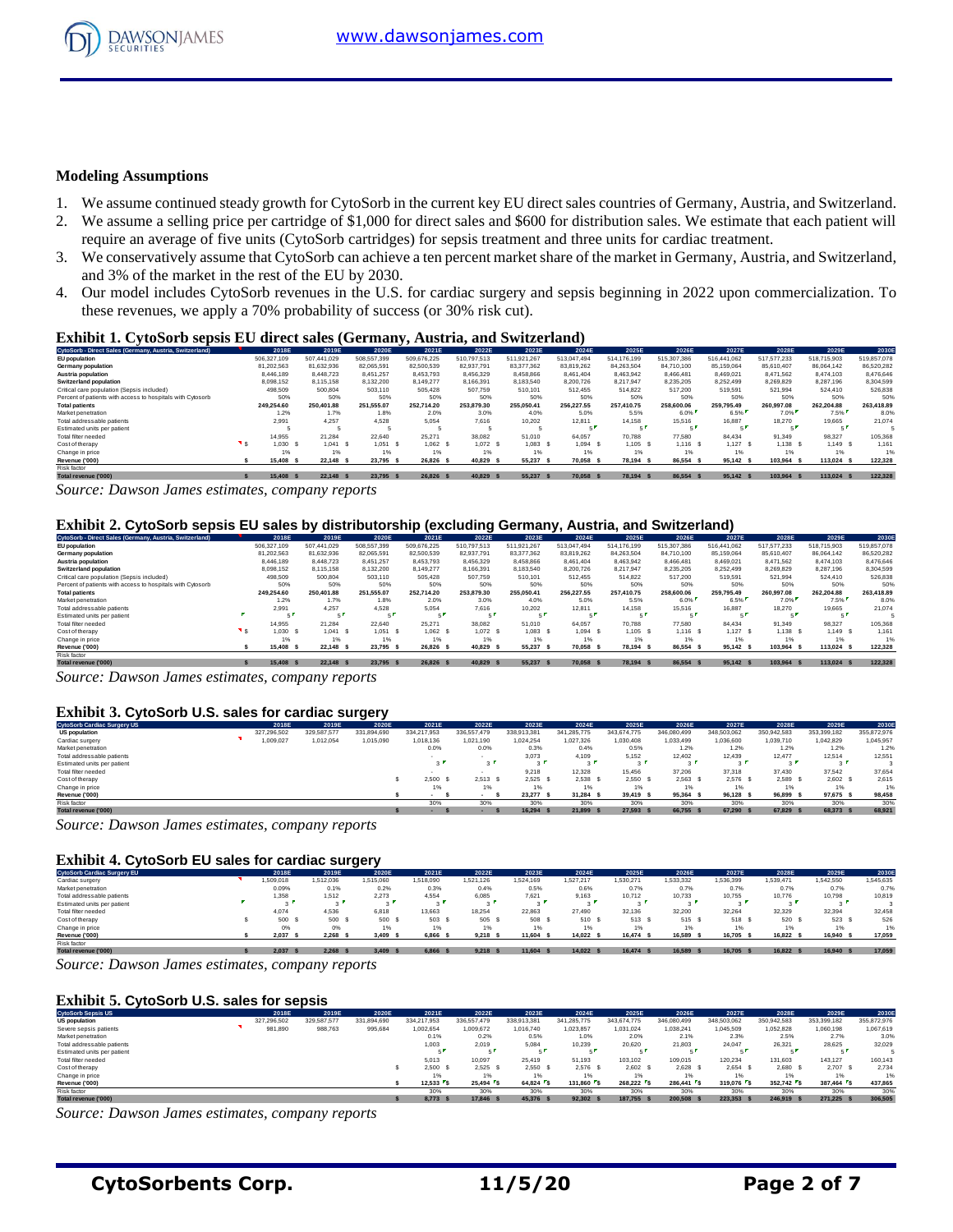

**Valuation.** We use a series of therapeutic models across the various indications and geographies and project product revenues for the Company out to the year 2030. In our U.S. therapeutic models, we apply a 30% risk cut (70% success probability) that both U.S. approvals and our market share forecasts can be realized. For us, valuation becomes an interesting question when we discuss the appropriate "r" risk-rate to use in our three model metrics, free cash flow to the firm (FCFF), Discounted EPS and Sum-Of-The-Parts (SOP) models, which are equal-weighted, averaged and rounded to the nearest whole number. Typically for early-stage companies with no revenues, we use 30%, and for companies with established products and revenues, we use a lower 15%. CytoSorbents arguably is somewhere in the middle, as products are approved and selling in Europe but not yet in the U.S. If we select a conservative 30%, we derive a \$9.00 price target. If we select a more aggressive 15%, we arrive at a \$26.00 target. If we select a mid-point (22.5%), we derive a \$16.00 target. Given the Company's unique position with approval in Europe, established proof of concept, and a product that works,

# **Exhibit 6. FCFF Model**

| а фтоло андек. Оттен ние сонтрану з антере рознон with аррготан н шаторе, езаютные ртоот от сонсерт, ана а ртоател тнаг works, |                         |            |              |           |          |        |        |         |                          |          |          |          |         |          |         |
|--------------------------------------------------------------------------------------------------------------------------------|-------------------------|------------|--------------|-----------|----------|--------|--------|---------|--------------------------|----------|----------|----------|---------|----------|---------|
| we select the mid-point of 22.5% and set our target for CytoSorbents at \$16.00.                                               |                         |            |              |           |          |        |        |         |                          |          |          |          |         |          |         |
|                                                                                                                                |                         |            |              |           |          |        |        |         |                          |          |          |          |         |          |         |
| <b>Exhibit 6. FCFF Model</b>                                                                                                   |                         |            |              |           |          |        |        |         |                          |          |          |          |         |          |         |
|                                                                                                                                | Average \$              | 16         |              |           |          |        |        |         |                          |          |          |          |         |          |         |
|                                                                                                                                | Price Target \$<br>Year | 18<br>2021 |              |           |          |        |        |         |                          |          |          |          |         |          |         |
| DCF Valuation Using FCF (mln):                                                                                                 |                         |            |              |           |          |        |        |         |                          |          |          |          |         |          |         |
| units ('000)                                                                                                                   |                         |            | 2018A        | 2019A     | 2020E    | 2021E  | 2022E  | 2023E   | 2024E                    | 2025E    | 2026E    | 2027E    | 2028E   | 2029E    | 2030E   |
| <b>EBIT</b>                                                                                                                    |                         |            | (17, 830)    | (20, 358) | (10,040) | 12,546 | 35,610 | 87,164  | 152,663                  | 257,560  | 321,483  | 363,247  | 394,501 | 414,503  | 411,791 |
| <b>Tax Rate</b>                                                                                                                |                         |            | 0%           | 5%        | 8%       | 10%    | 12%    | 15%     | 18%                      | 21%      | 24%      | 28%      | 33%     | 33%      | 33%     |
| $EBIT(1-t)$                                                                                                                    |                         |            | (17, 830)    | (19, 340) | (9,237)  | 11,291 | 31,337 | 74,089  | 125,183                  | 203,472  | 244,327  | 261,538  | 264,316 | 277,717  | 275,900 |
| CapEx                                                                                                                          |                         |            | (493)        | (698)     | (768)    | (845)  | (929)  | (1,022) | (1, 124)                 | (1, 237) | (1, 361) | (1, 497) | (1,646) | (1, 811) | (1,992) |
| Depreciation                                                                                                                   |                         |            | 391          | 582       | 495      |        | $\sim$ |         | $\overline{\phantom{a}}$ |          |          |          |         |          |         |
| Change in NWC                                                                                                                  |                         |            |              |           |          |        |        |         |                          |          |          |          |         |          |         |
| <b>FCF</b>                                                                                                                     |                         |            | (17, 932)    | (19, 457) | (9,510)  | 10,447 | 30,408 | 73,067  | 124,059                  | 202,236  | 242,966  | 260,041  | 262,670 | 275,906  | 273,908 |
| PV of FCF                                                                                                                      |                         |            | (32, 964)    | (29, 197) | (11,649) | 10,447 | 24,823 | 48,691  | 67,487                   | 89,808   | 88,078   | 76,953   | 63,454  | 54,409   | 44,094  |
| Discount Rate                                                                                                                  |                         |            | 22.5%        |           |          |        |        |         |                          |          |          |          |         |          |         |
| Long Term Growth Rate                                                                                                          |                         |            | 1%           |           |          |        |        |         |                          |          |          |          |         |          |         |
| <b>Terminal Cash Flow</b>                                                                                                      |                         |            | 1,286,732    |           |          |        |        |         |                          |          |          |          |         |          |         |
| Terminal Value YE2030                                                                                                          |                         |            | 207,140      |           |          |        |        |         |                          |          |          |          |         |          |         |
| <b>NPV</b><br>NPV-Debt                                                                                                         |                         |            | 763,733      |           |          |        |        |         |                          |          |          |          |         |          |         |
| Shares out ('000)<br>NPV Per Share                                                                                             |                         |            | 43,268<br>18 | 2030E     |          |        |        |         |                          |          |          |          |         |          |         |
| Source: Dawson James estimates, company reports                                                                                |                         |            |              |           |          |        |        |         |                          |          |          |          |         |          |         |

# **Exhibit 7. Discounted EPS Model**

| <b>Current Year</b>             | 2021  |
|---------------------------------|-------|
| Year of EPS                     | 2030  |
| <b>Earnings Multiple</b>        | 15    |
| Discount Factor                 | 22.5% |
| <b>Selected Year EPS</b>        | 6.38  |
| <b>NPV</b>                      | 15.40 |
| Source: Dawson, James estimates |       |

| Current Year                     | 2021       |                 |                 | Discount Rate and Earnings Multiple Varies, Year is Constant |       |       |       |       |       |
|----------------------------------|------------|-----------------|-----------------|--------------------------------------------------------------|-------|-------|-------|-------|-------|
| Year of EPS<br>Earnings Multiple | 2030<br>15 |                 | 15.40           | 5%                                                           | 10%   | 15%   | 20%   | 25%   | 30%   |
| Discount Factor                  | 22.5%      | Earnings        |                 | 0.00                                                         | 0.00  | 0.00  | 0.00  | 0.00  | 0.00  |
| Selected Year EPS                | 6.38       | <b>Multiple</b> |                 | 20.55                                                        | 13.52 | 9.06  | 6.18  | 4.28  | 3.01  |
| <b>NPV</b>                       | 15.40      |                 | 10              | 41.10                                                        | 27.04 | 18.13 | 12.36 | 8.56  | 6.01  |
| Source: Dawson James estimates   |            |                 | 15              | 61.66                                                        | 40.56 | 27.19 | 18.54 | 12.84 | 9.02  |
|                                  |            |                 | 20              | 82.21                                                        | 54.09 | 36.25 | 24.72 | 17.12 | 12.03 |
|                                  |            |                 | 25              | 102.76                                                       | 67.61 | 45.32 | 30.90 | 21.40 | 15.03 |
|                                  |            |                 | 30              | 123.31                                                       | 81.13 | 54.38 | 37.07 | 25.68 | 18.04 |
|                                  |            |                 | 35 <sub>1</sub> | 143.86                                                       | 94.65 | 63.44 | 43.25 | 29.95 | 21.05 |

# **Exhibit 8. Sum of the Parts Model**

| $\alpha$ енте а фэтоб рисс та get. If we scied a more aggressive 1970, we антис at а ф20.00 тагдет. If we scied a mid-point (22.970), we derive<br>a \$16.00 target. Given the Company's unique position with approval in Europe, established proof of concept, and a product that works,<br>we select the mid-point of 22.5% and set our target for CytoSorbents at \$16.00. |                            |                    |                    |                 |                                |                                     |                  |                                                              |                  |                  |                     |                 |                  |
|-------------------------------------------------------------------------------------------------------------------------------------------------------------------------------------------------------------------------------------------------------------------------------------------------------------------------------------------------------------------------------|----------------------------|--------------------|--------------------|-----------------|--------------------------------|-------------------------------------|------------------|--------------------------------------------------------------|------------------|------------------|---------------------|-----------------|------------------|
| <b>Exhibit 6. FCFF Model</b><br>16<br>Average \$                                                                                                                                                                                                                                                                                                                              |                            |                    |                    |                 |                                |                                     |                  |                                                              |                  |                  |                     |                 |                  |
| 18<br>Price Target \$<br>2021<br>Year                                                                                                                                                                                                                                                                                                                                         |                            |                    |                    |                 |                                |                                     |                  |                                                              |                  |                  |                     |                 |                  |
| DCF Valuation Using FCF (mln):                                                                                                                                                                                                                                                                                                                                                |                            |                    |                    |                 |                                |                                     |                  |                                                              |                  |                  |                     |                 |                  |
| units ('000)<br>EBIT                                                                                                                                                                                                                                                                                                                                                          | 2018A<br>(17, 830)         | 2019A<br>(20, 358) | 2020E<br>(10, 040) | 2021E<br>12,546 | 2022E<br>35,610                | 2023E<br>87,164                     | 2024E<br>152,663 | 2025E<br>257,560                                             | 2026E<br>321,483 | 2027E<br>363,247 | 2028<br>394,501     | 2029<br>414,503 | 2030E<br>411,791 |
| <b>Tax Rate</b><br>EBIT (1-t)                                                                                                                                                                                                                                                                                                                                                 | 0%<br>(17, 830)            | 5%<br>(19, 340)    | 8%<br>(9, 237)     | 10%<br>11,291   | 12%<br>31,337                  | 15%<br>74,089                       | 18%<br>125,183   | 21%<br>203,472                                               | 24%<br>244,327   | 28%<br>261,538   | 33%<br>264,316      | 33%<br>277,717  | 33%<br>275,900   |
| CapEx<br>Depreciation                                                                                                                                                                                                                                                                                                                                                         | (493)<br>391               | (698)<br>582       | (768)<br>495       | (845)           | (929)                          | (1,022)<br>$\overline{\phantom{a}}$ | (1, 124)         | (1, 237)                                                     | (1, 361)         | (1, 497)         | (1,646)             | (1, 811)        | (1,992)          |
| Change in NWC<br><b>FCF</b>                                                                                                                                                                                                                                                                                                                                                   | (17, 932)                  | (19, 457)          | (9,510)            | 10,447          | 30,408                         | 73,067                              | 124,059          | 202,236                                                      | 242,966          | 260,041          | 262,670             | 275,906         | 273,908          |
| PV of FCF                                                                                                                                                                                                                                                                                                                                                                     | (32, 964)                  | (29, 197)          | (11, 649)          | 10,447          | 24,823                         | 48,691                              | 67,487           | 89,808                                                       | 88,078           | 76,953           | 63,454              | 54,409          | 44,094           |
| <b>Discount Rate</b>                                                                                                                                                                                                                                                                                                                                                          | 22.5%                      |                    |                    |                 |                                |                                     |                  |                                                              |                  |                  |                     |                 |                  |
| Long Term Growth Rate<br><b>Terminal Cash Flow</b><br>Terminal Value YE2030                                                                                                                                                                                                                                                                                                   | 1%<br>1,286,732<br>207,140 |                    |                    |                 |                                |                                     |                  |                                                              |                  |                  |                     |                 |                  |
| <b>NPV</b>                                                                                                                                                                                                                                                                                                                                                                    | 763,733                    |                    |                    |                 |                                |                                     |                  |                                                              |                  |                  |                     |                 |                  |
| NPV-Debt<br>Shares out ('000)                                                                                                                                                                                                                                                                                                                                                 | 43,268                     | 2030E              |                    |                 |                                |                                     |                  |                                                              |                  |                  |                     |                 |                  |
| NPV Per Share                                                                                                                                                                                                                                                                                                                                                                 | 18                         |                    |                    |                 |                                |                                     |                  |                                                              |                  |                  |                     |                 |                  |
| Source: Dawson James estimates, company reports                                                                                                                                                                                                                                                                                                                               |                            |                    |                    |                 |                                |                                     |                  |                                                              |                  |                  |                     |                 |                  |
| <b>Exhibit 7. Discounted EPS Model</b>                                                                                                                                                                                                                                                                                                                                        |                            |                    |                    |                 |                                |                                     |                  |                                                              |                  |                  |                     |                 |                  |
| <b>Current Year</b>                                                                                                                                                                                                                                                                                                                                                           | 2021                       |                    |                    |                 |                                |                                     |                  | Discount Rate and Earnings Multiple Varies, Year is Constant |                  |                  |                     |                 |                  |
| Year of EPS<br><b>Earnings Multiple</b>                                                                                                                                                                                                                                                                                                                                       | 2030<br>15                 |                    |                    |                 | 15.40                          |                                     | 5%               | 10%                                                          | 15%              | 20%              |                     | 25%             | 30%              |
| <b>Discount Factor</b>                                                                                                                                                                                                                                                                                                                                                        | 22.5%                      |                    |                    | Earnings        | 0                              |                                     | 0.00             | 0.00                                                         | 0.00             | 0.00             |                     | 0.00            | 0.00             |
| <b>Selected Year EPS</b><br><b>NPV</b>                                                                                                                                                                                                                                                                                                                                        | 6.38<br>15.40              |                    |                    | Multiple        | 5<br>10                        |                                     | 20.55<br>41.10   | 13.52<br>27.04                                               | 9.06<br>18.13    | 6.18<br>12.36    |                     | 4.28<br>8.56    | 3.01<br>6.01     |
| Source: Dawson James estimates                                                                                                                                                                                                                                                                                                                                                |                            |                    |                    |                 | 15                             |                                     | 61.66            | 40.56                                                        | 27.19            | 18.54            |                     | 12.84           | 9.02             |
|                                                                                                                                                                                                                                                                                                                                                                               |                            |                    |                    |                 | 20                             |                                     | 82.21            | 54.09                                                        | 36.25            | 24.72            |                     | 17.12           | 12.03            |
|                                                                                                                                                                                                                                                                                                                                                                               |                            |                    |                    |                 | 25<br>30                       | 102.76<br>123.31                    |                  | 67.61<br>81.13                                               | 45.32<br>54.38   | 30.90<br>37.07   |                     | 21.40<br>25.68  | 15.03<br>18.04   |
|                                                                                                                                                                                                                                                                                                                                                                               |                            |                    |                    |                 | 35                             | 143.86                              |                  | 94.65                                                        | 63.44            | 43.25            |                     | 29.95           | 21.05            |
|                                                                                                                                                                                                                                                                                                                                                                               |                            |                    |                    |                 | Source: Dawson James estimates |                                     |                  |                                                              |                  |                  |                     |                 |                  |
| <b>Exhibit 8. Sum of the Parts Model</b>                                                                                                                                                                                                                                                                                                                                      |                            |                    |                    |                 |                                |                                     |                  |                                                              |                  |                  |                     |                 |                  |
| CytoSorbents                                                                                                                                                                                                                                                                                                                                                                  |                            | LT Gr              |                    |                 | Discount Rate                  |                                     | Yrs to Mkt       |                                                              | % Success        |                  | Peak Sales<br>(MMs) | Term Val        |                  |
| <b>CytoSorb - Sepsis Direct Sales(EU)</b>                                                                                                                                                                                                                                                                                                                                     |                            | 1%                 |                    |                 | 22.5%                          |                                     | $\overline{0}$   |                                                              | 70%              |                  | \$151               |                 | \$701            |
| <b>NPV</b>                                                                                                                                                                                                                                                                                                                                                                    |                            |                    |                    |                 |                                |                                     |                  |                                                              |                  |                  |                     |                 | \$6              |
| <b>CytoSorb - Sepsis Distributor (EU)</b>                                                                                                                                                                                                                                                                                                                                     |                            | 1%                 |                    |                 | 22.5%                          |                                     | $\overline{0}$   |                                                              | 70%              |                  | \$88                |                 | \$408            |
| <b>NPV</b>                                                                                                                                                                                                                                                                                                                                                                    |                            |                    |                    |                 |                                |                                     |                  |                                                              |                  |                  |                     |                 | \$4              |
| <b>CytoSorb (Cardiac surgery US)</b>                                                                                                                                                                                                                                                                                                                                          |                            | 1%                 |                    |                 | 22.5%                          |                                     | $\overline{2}$   |                                                              | 50%              |                  | \$68                |                 | \$318            |
| <b>NPV</b>                                                                                                                                                                                                                                                                                                                                                                    |                            |                    |                    |                 |                                |                                     |                  |                                                              |                  |                  |                     |                 | \$1.35           |
| <b>CytoSorb (Cardiac surgery EU)</b>                                                                                                                                                                                                                                                                                                                                          |                            | 1%                 |                    |                 | 22.5%                          |                                     | $\overline{0}$   |                                                              | 70%              |                  | \$17                |                 | \$79             |
| <b>NPV</b>                                                                                                                                                                                                                                                                                                                                                                    |                            |                    |                    |                 |                                |                                     |                  |                                                              |                  |                  |                     |                 | \$0.7            |
| <b>CytoSorb (Sepsis US)</b>                                                                                                                                                                                                                                                                                                                                                   |                            | $1\%$              |                    |                 | 22.5%                          |                                     | $\overline{4}$   |                                                              | 50%              |                  | \$271               |                 | \$1,262          |
| <b>NPV</b>                                                                                                                                                                                                                                                                                                                                                                    |                            |                    |                    |                 |                                |                                     |                  |                                                              |                  |                  |                     |                 | \$3.6            |
| Net Margin                                                                                                                                                                                                                                                                                                                                                                    |                            |                    |                    |                 |                                |                                     |                  |                                                              |                  |                  |                     |                 | 55%              |
| MM Shrs OS (2030E)                                                                                                                                                                                                                                                                                                                                                            |                            |                    |                    |                 |                                |                                     |                  |                                                              |                  |                  |                     |                 | 43               |
| Total                                                                                                                                                                                                                                                                                                                                                                         |                            |                    |                    |                 |                                |                                     |                  |                                                              |                  |                  |                     |                 | \$15             |
| Source: Dawson James estimates                                                                                                                                                                                                                                                                                                                                                |                            |                    |                    |                 |                                |                                     |                  |                                                              |                  |                  |                     |                 |                  |

**CytoSorbents Corp. 11/5/20 Page 3 of 7**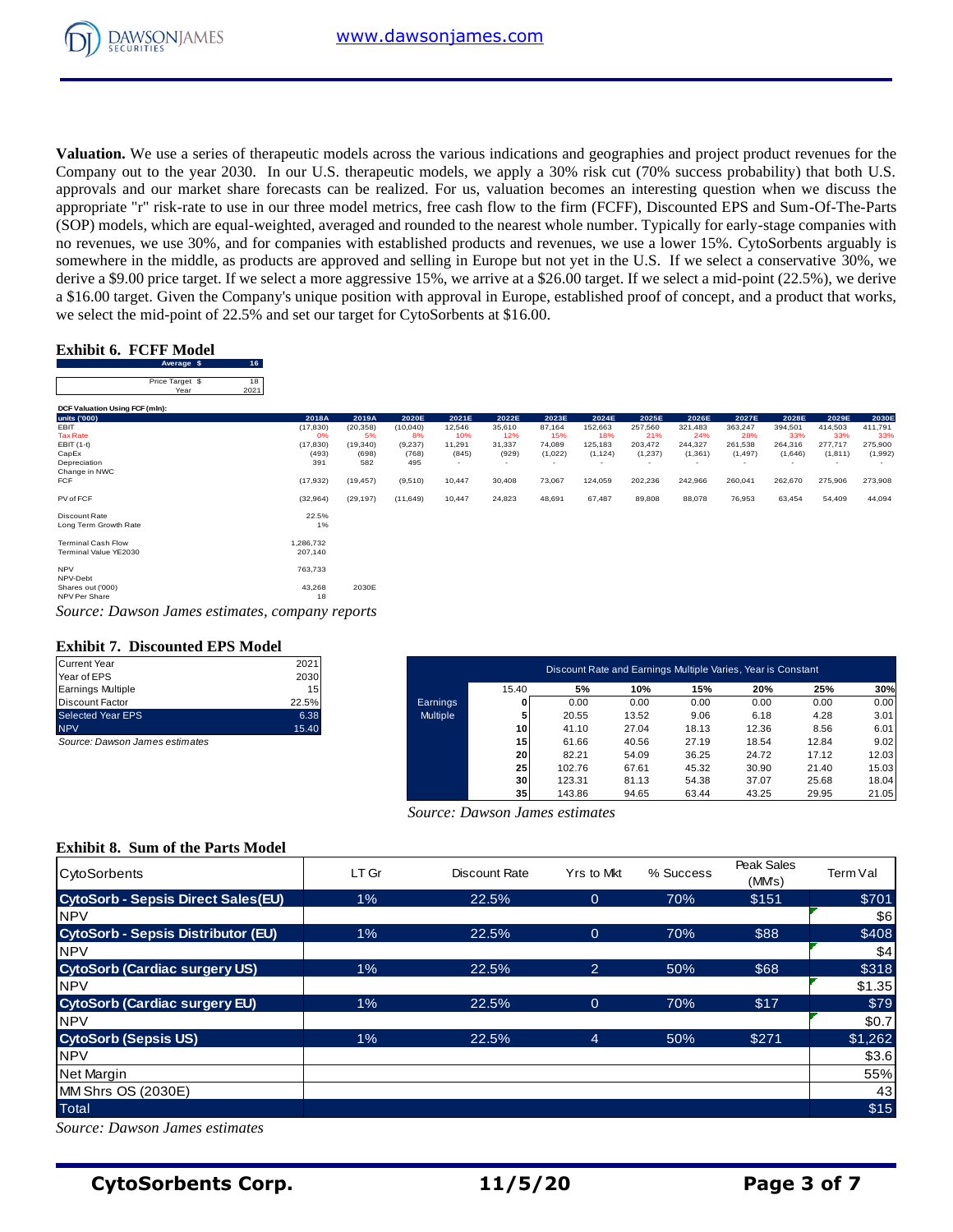

# **Risk Analysis**

**Market Share Risk:** CytoSorbents's potential inability to further grow product sales in the EU will hinder its profitability as more capital is invested in clinical trials to bring CytoSorb to the U.S. market. The Company's product represents a new treatment for critical care patients that may take longer for adoption than predicted.

**Regulatory Risk:** There may be certain regulatory risks related to CytoSorb approval in the U.S.

**Commercial Risk:** There is no guarantee that the Company will be able to develop and expand sales operations to offset research and development costs. Delays in U.S. commercialization will be negatively reflected in its valuation.

**Financial Risk:** The Company should be expected to raise capital in the near term. We assume a raise and dilution, but there is no guarantee that market conditions will be favorable.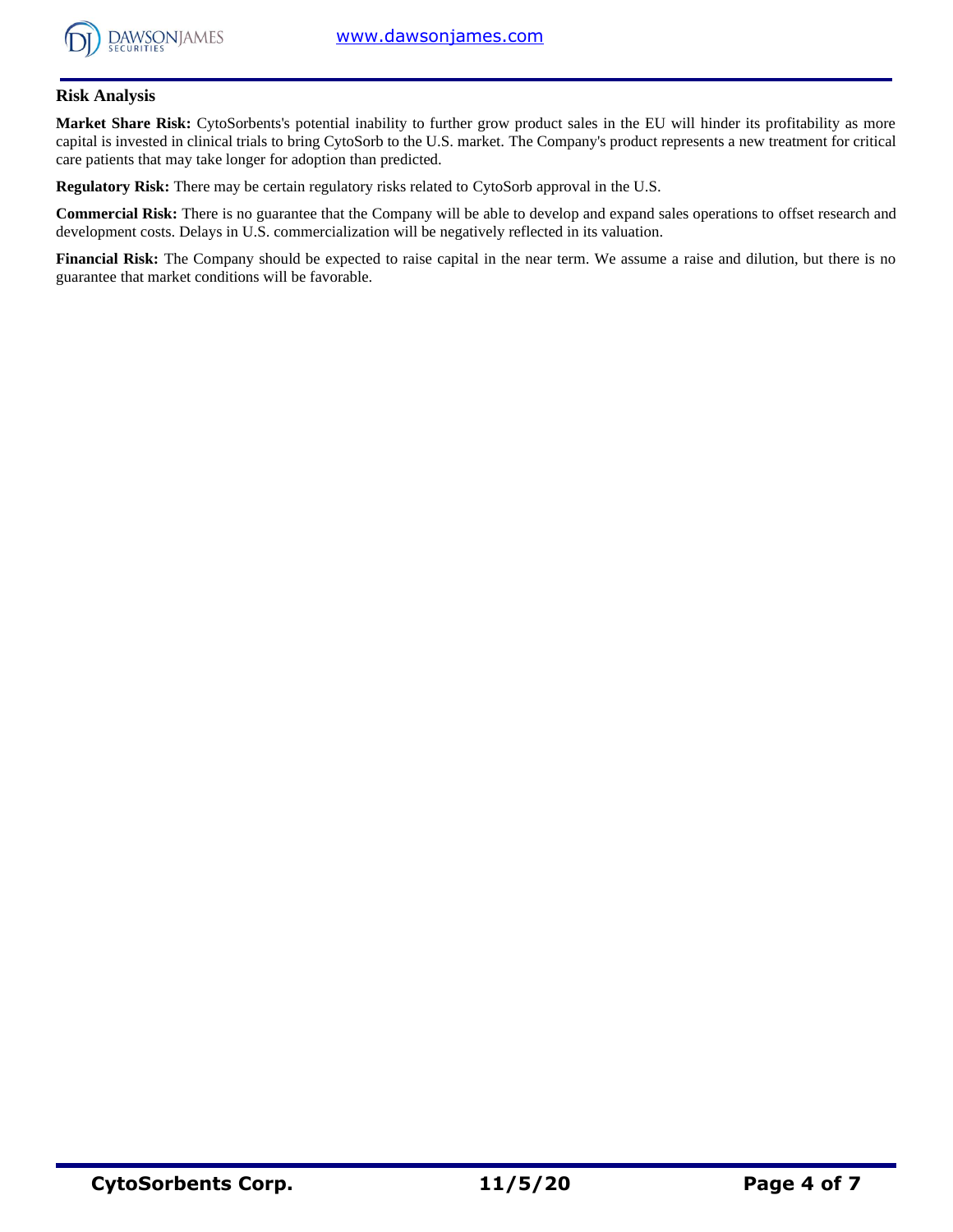

### **Exhibit 9. Income Statement**

| <b>Exhibit 9. Income Statement</b>                                                         |                |              |                          |               |               |                |                |              |                |                 |                          |                 |                  |                  |                  |                  |                          |                          |                 |                   |
|--------------------------------------------------------------------------------------------|----------------|--------------|--------------------------|---------------|---------------|----------------|----------------|--------------|----------------|-----------------|--------------------------|-----------------|------------------|------------------|------------------|------------------|--------------------------|--------------------------|-----------------|-------------------|
| CTSO.: Income Statement (\$000)                                                            |                |              |                          |               |               |                |                |              |                |                 |                          |                 |                  |                  |                  |                  |                          |                          |                 |                   |
| .: YE December 31                                                                          | 1Q19A          | 2Q19A        | 3Q19A                    | 4Q19A         | 2019A         | 1Q20A          | 2Q20A          | 3Q20A        | 4Q20E          | 2020E           | 2021E                    | 2022E           | 2023E            | 2024E            | 2025E            | 2026E            | 2027E                    | 2028E                    | 2029E           | 2030E             |
| Revenue:                                                                                   |                |              |                          |               |               |                |                |              |                |                 |                          |                 |                  |                  |                  |                  |                          |                          |                 |                   |
| CytoSorb Direct Sales (Germany, Austria, Switzerland)<br>CytoSorb Distributor (Rest of EU) | 4.576          | 5,850        | 5.728                    | 6,612         | 22.766        | 5.050<br>2,350 | 5.500          | 6,930        | 7,000<br>2,593 | 24.480          | 40,239                   | 54.439          | 69,046           | 84,070           | 99,520           | 115,405          | 131.735                  | 148,520                  | 150,699         | 150,699<br>87,771 |
| CytoSorb (Cardiac surgery EU)                                                              |                |              |                          |               |               | 710            | 2,800<br>1.160 | 2,497<br>780 | 810            | 10,240<br>3.460 | 13,336<br>6,866          | 21,587<br>9,218 | 27,297<br>11,604 | 41,422<br>14.022 | 55,871<br>16,474 | 70,651<br>16,589 | 85,766<br>16,705         | 86,763<br>16,822         | 87,77<br>16,940 | 16,940            |
| CytoSorb (Cardiac surgery US)                                                              |                |              |                          |               |               |                |                |              |                |                 | $\sim$                   | $\sim$          | 16,294           | 21,899           | 27,593           | 66,755           | 67,290                   | 67.829                   | 68,373          | 68,373            |
| CytoSorb (sepsis US)                                                                       |                |              |                          |               |               |                |                |              |                |                 | 8,773                    | 17.846          | 45.376           | 92.302           | 187,755          | 200,508          | 223.353                  | 246,919                  | 271.225         | 271,225           |
| VetResQ                                                                                    |                |              |                          |               |               | 45             | 60             | 39           | 41             | 185             | 194                      | 204             | 214              | 225              | 236              |                  |                          |                          |                 |                   |
| Other Sales                                                                                |                |              |                          |               |               |                |                |              |                |                 |                          |                 |                  |                  |                  |                  |                          |                          |                 |                   |
| <b>Total Product Sales</b>                                                                 | 4.576          | 5.850        | 5.728                    | 6.612         | 22.766        | 8.155          | 9.520          | 10.246       | 10.444         | 38.365          | 69.409                   | 103.293         | 169.831          | 253.939          | 387.449          | 469,908          | 524.849                  | 566.853                  | 595.008         | 595.008           |
|                                                                                            |                |              |                          |               |               |                |                |              |                |                 | $\overline{\phantom{a}}$ |                 |                  |                  |                  |                  |                          |                          |                 |                   |
| Royalty (HemoDefend US)<br>Grant revenue                                                   | 615            | 382          | 367                      | $\sim$<br>820 | 2.184         | 551            | 275            | 301          |                | 1.127           | $\overline{\phantom{a}}$ |                 |                  |                  |                  |                  |                          |                          | ٠               |                   |
| Other revenue                                                                              |                |              | $\overline{\phantom{a}}$ | ٠             |               |                |                |              |                |                 | $\sim$                   |                 |                  |                  |                  |                  | $\overline{\phantom{a}}$ |                          | ٠               |                   |
|                                                                                            |                |              |                          |               |               |                |                |              |                |                 |                          |                 |                  |                  |                  |                  |                          |                          |                 |                   |
| <b>Total Revenue</b>                                                                       | 5.191          | 6.232        | 6.095                    | 7.432         | 24.950        | 8.706          | 9.795          | 10.547       | 10.444         | 39.492          | 69.409                   | 103.293         | 169.831          | 253,939          | 387.449          | 469,908          | 524.849                  | 566.853                  | 595,008         | 595,008           |
| <b>Expenses:</b>                                                                           |                |              |                          |               |               |                |                |              |                |                 |                          |                 |                  |                  |                  |                  |                          |                          |                 |                   |
| Costs of Goods Sold                                                                        | 1.738          | 1,834        | 1.696                    | 2,096         | 7.364         | 2.385          | 3.250          | 2,890        | 2,946          | 11.471          | 13.882                   | 20.659          | 33,966           | 50.788           | 77,490           | 93.982           | 104.970                  | 113,371                  | 119,002         | 119,002           |
| %COGS                                                                                      | 38%            | 29%          | 25%                      | 25%           | 25%           | 29%            | 20%            | 28%          | 28%            | 28%             | 20%                      | 20%             | 20%              | 20%              | 20%              | 20%              | 20%                      | 20%                      | 20%             | 20%               |
| Research and Development<br>%R&D                                                           | 2,418<br>53%   | 2,930<br>50% | 3,185<br>56%             | 3,559<br>54%  | 12,092<br>53% | 1,965          | 2,406          | 1,753<br>17% | 2,000          | 8,125<br>219    | 8,937<br>139             | 9,831<br>10%    | 10,814<br>6%     | 11,895           | 13,085<br>3%     | 14,394<br>-39    | 15,833<br>3 <sup>9</sup> | 17,416<br>3 <sup>o</sup> | 19,158<br>-31   | 21,074<br>-49     |
| Selling, General and Administrative                                                        | 4.758          | 4.506        | 6.108                    | 6,634         | 22,006        | 24%<br>6,317   | 25%<br>6.591   | 7,282        | 199<br>7,200   | 27,390          | 31,499                   | 34,649          | 35,342           | 36,048           | 36,769           | 37,505           | 38,255                   | 39,020                   | 39,800          | 40,596            |
| %SG&                                                                                       | 104%           | 77%          | 107%                     | 100%          | 97%           | 77%            | 69%            | 71%          | 699            | 719             | 45%                      | 34%             | 219              | 14%              | 9%               | 8 <sup>°</sup>   | 7%                       | 7%                       | 7 <sup>0</sup>  | 7%                |
| Legal, financial and other counseling                                                      | 561            | 592          | 733                      | 576           | 2,462         | 519            | 846            | 580          | 600            | 2,545           | 2,545                    | 2,545           | 2,545            | 2.545            | 2,545            | 2,545            | 2,545                    | 2.545                    | 2.545           | 2,545             |
|                                                                                            |                |              |                          |               |               |                |                |              |                |                 |                          |                 |                  |                  |                  |                  |                          |                          |                 |                   |
| <b>Total Expenses</b>                                                                      | 9.475          | 9.862        | 11.723                   | 12.864        | 43.924        | 11.186         | 13.093         | 12.506       | 12.746         | 49.531          | 56.863                   | 67.683          | 82.667           | 101.277          | 129,889          | 148.425          | 161.603                  | 172.352                  | 180.505         | 183.216           |
| Operating Income (Loss)                                                                    | (4, 284)       | (3,630)      | (5,628)                  | (5, 432)      | (18, 974)     | (2.480)        | (3,298)        | (1,960)      | (2.302)        | (10.040)        | 12.546                   | 35,610          | 87.164           | 152.663          | 257.560          | 321.483          | 363.247                  | 394.501                  | 414.503         | 411.791           |
| Interest income (expense), net<br>Gain (loss) on foreign currency transactions             | (205)<br>(393) | (214)<br>297 | (302)<br>(956)           | (332)         | (1.384)       | (668)          | (274)          | (261)        |                |                 |                          |                 |                  |                  |                  |                  |                          |                          |                 |                   |
| Change in warrant liability                                                                |                |              |                          |               |               | (306)          |                | 1,381        |                |                 |                          |                 |                  |                  |                  |                  |                          |                          |                 |                   |
| Other income (expense), net                                                                |                |              |                          |               |               |                | 705            |              |                |                 |                          |                 |                  |                  |                  |                  |                          |                          |                 |                   |
|                                                                                            |                |              |                          |               |               |                |                |              |                |                 |                          |                 |                  |                  |                  |                  |                          |                          |                 |                   |
| <b>Total Other Income</b>                                                                  | (598)          | 83           | (1, 258)                 | (332)         | (1, 384)      | (974)          | 431            | 1.120        |                |                 |                          |                 |                  |                  |                  |                  |                          |                          |                 |                   |
| <b>Pretax Income</b>                                                                       | (4.882)        | (3.547)      | (6.886)                  | (5.764)       | (20.358)      | (3.454)        | (2.867)        | (840)        | (2.302)        | (10.040)        | 12.546                   | 35.610          | 87.164           | 152.663          | 257.560          | 321,483          | 363.247                  | 394.501                  | 414.503         | 411.791           |
| Income Tax Benefit (Provision)                                                             |                |              |                          | 1,092         | 1,092         |                |                |              | (184)          | (803)           | 1,255                    | 4,273           | 13,075           | 27,479           | 54.088           | 77.156           | 101.709                  | 130.185                  | 136,786         | 135,891           |
| <b>Tax Rate</b>                                                                            | 0%             | 5%           | 5%                       | 51            | 59            | 8%             | 8%             | 8%           | 8s             |                 | 10                       | 12 <sup>o</sup> | 15%              |                  | 21 <sup>1</sup>  |                  | 28                       | 339                      | 33              | 339               |
| <b>GAAP Net Income (Loss)</b>                                                              | (4.882)        | (3.547)      | (6.886)                  | (4,672)       | (19, 266)     | (3,454)        | (2,867)        | (840)        | (2, 118)       | (9,237)         | 11,291                   | 31,337          | 74.089           | 125.183          | 203,472          | 244,327          | 261,538                  | 264,316                  | 277,717         | 275,900           |
|                                                                                            |                |              |                          |               |               |                |                |              |                |                 |                          |                 |                  |                  |                  |                  |                          |                          |                 |                   |
| <b>GAAP-EPS</b>                                                                            | (0.15)         | (0.11)       | (0.21)                   | (0.14)        | (0.62)        | (0.10)         | (0.08)         | (0.02)       | (0.05)         | (0.25)          | 0.27                     | 0.75            | 1.76             | 2.96             | 4.80             | 5.74             | 6.12                     | 6.16                     | 6.44            | 6.38              |
| GAAP-EPS (Dil)                                                                             | (0.15)         | (0.11)       | (0.21)                   | (0.14)        | (0.60)        | (0.10)         | (0.08)         | (0.02)       | (0.05)         | (0.24)          | 0.27                     | 0.75            | 1.76             | 2.96             | 4.80             | 5.74             | 6.12                     | 6.16                     | 6.44            | 6.38              |
| Wgtd Avg Shrs (Bas) - '000s                                                                | 31,931         | 32,267       | 32,366                   | 32,450        | 32,253        | 33,981         | 36,483         | 41,593       | 41,635         | 38,423          | 41,739                   | 41,906          | 42,074           | 42,243           | 42,412           | 42,582           | 42,752                   | 42,924                   | 43,096          | 43,268            |
| Wgtd Avg Shrs (Dil) - '000s                                                                | 31,931         | 32.267       | 32.366                   | 32.450        | 32.253        | 33,981         | 36.483         | 41.593       | 41.635         | 38.423          | 41.739                   | 41.906          | 42.074           | 42.243           | 42.412           | 42.582           | 42.752                   | 42.924                   | 43.096          | 43.268            |

*Source: Dawson James estimates and company reports*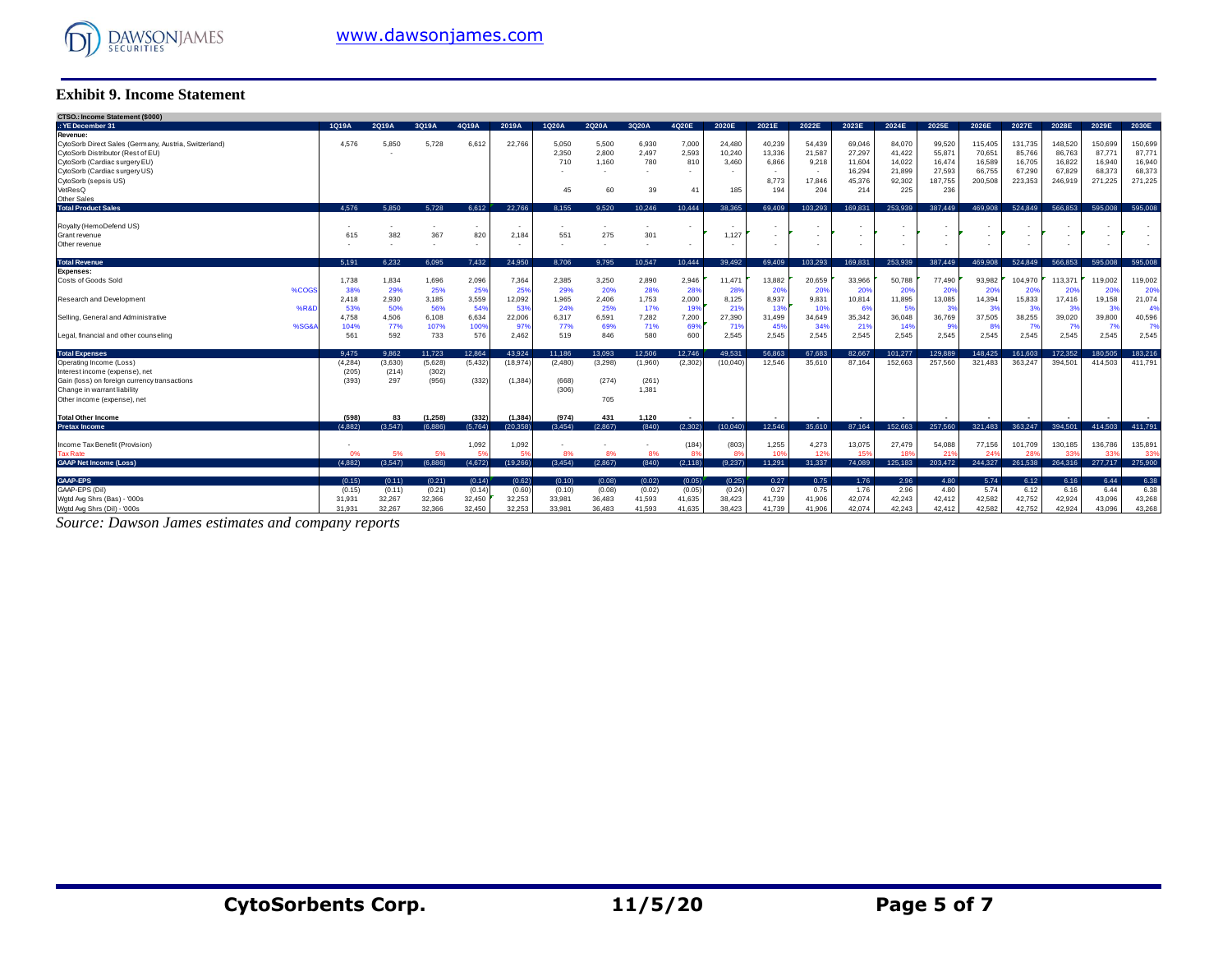

#### **Important Disclosures:**

**Price Chart:**



Price target and rating changes over the past three years: Initiated – Buy – July 11,  $2019$  – Price Target \$15.00 Update – Buy – August 12, 2019 – Price Target \$15.00 Update – Buy – August 15, 2019 – Price Target \$15.00 Update – Buy – August 19, 2019 – Price Target \$15.00 Update – Buy – November 6, 2019 – Price Target \$15.00 Update – Buy – February 19, 2020 – Price Target \$15.00 Price Target Increase – Buy – March 9, 2020 – Price Target \$17.00 Update – Buy – March 25, 2020 – Price Target \$17.00 Update – Buy – April 13, 2020 – Price Target \$17.00 Update – Buy – May 6, 2020 – Price Target \$17.00 Update – Buy – June 9, 2020 – Price Target \$17.00 Update – Buy – July 31, 2020 – Price Target \$15.00 Update – Buy – August 12, 2020 – Price Target \$16.00 Update – Buy – September 16, 2020 – Price Target \$16.00 Update – Buy – October 14, 2020 – Price Target \$16.00 Update – Buy – November 5, 2020 – Price Target \$16.00

Dawson James Securities, Inc. (the "Firm") is a member of the Financial Industry Regulatory Authority ("FINRA") and the Securities Investor Protection Corporation ("SIPC").

The Firm does not make a market in the securities of the subject Company (s). The Firm has NOT engaged in investment banking relationships with CTSO in the prior twelve months, as a manager or co-manager of a public offering and has NOT received compensation resulting from those relationships. The Firm may seek compensation for investment banking services in the future from the subject Company (s). The Firm has NOT received any other compensation from the subject Company (s) in the last 12 months for services unrelated to managing or co-managing of a public offering.

Neither the research analyst(s) whose name appears on this report nor any member of his (their) household is an officer, director or advisory board member of these companies. The Firm and/or its directors and employees may own securities of the Company (s) in this report and may increase or decrease holdings in the future. As of October 31, 2020, the Firm as a whole did not beneficially own 1% or more of any class of common equity securities of the subject company(s) of this report. The Firm, its officers, directors, analysts or employees may affect transactions in and have long or short positions in the securities (or options or warrants related to those securities) of the Company (s) subject to this report. The Firm may affect transactions as principal or agent in those securities.

Analysts receive no direct compensation in connection with the Firm's investment banking business. All Firm employees, including the analyst(s) responsible for preparing this report, may be eligible to receive non-product or service-specific monetary bonus compensation that is based upon various factors, including total revenues of the Firm and its affiliates as well as a portion of the proceeds from a broad pool of investment vehicles consisting of components of the compensation generated by investment banking activities, including but not limited to shares of stock and/or warrants, which may or may not include the securities referenced in this report.